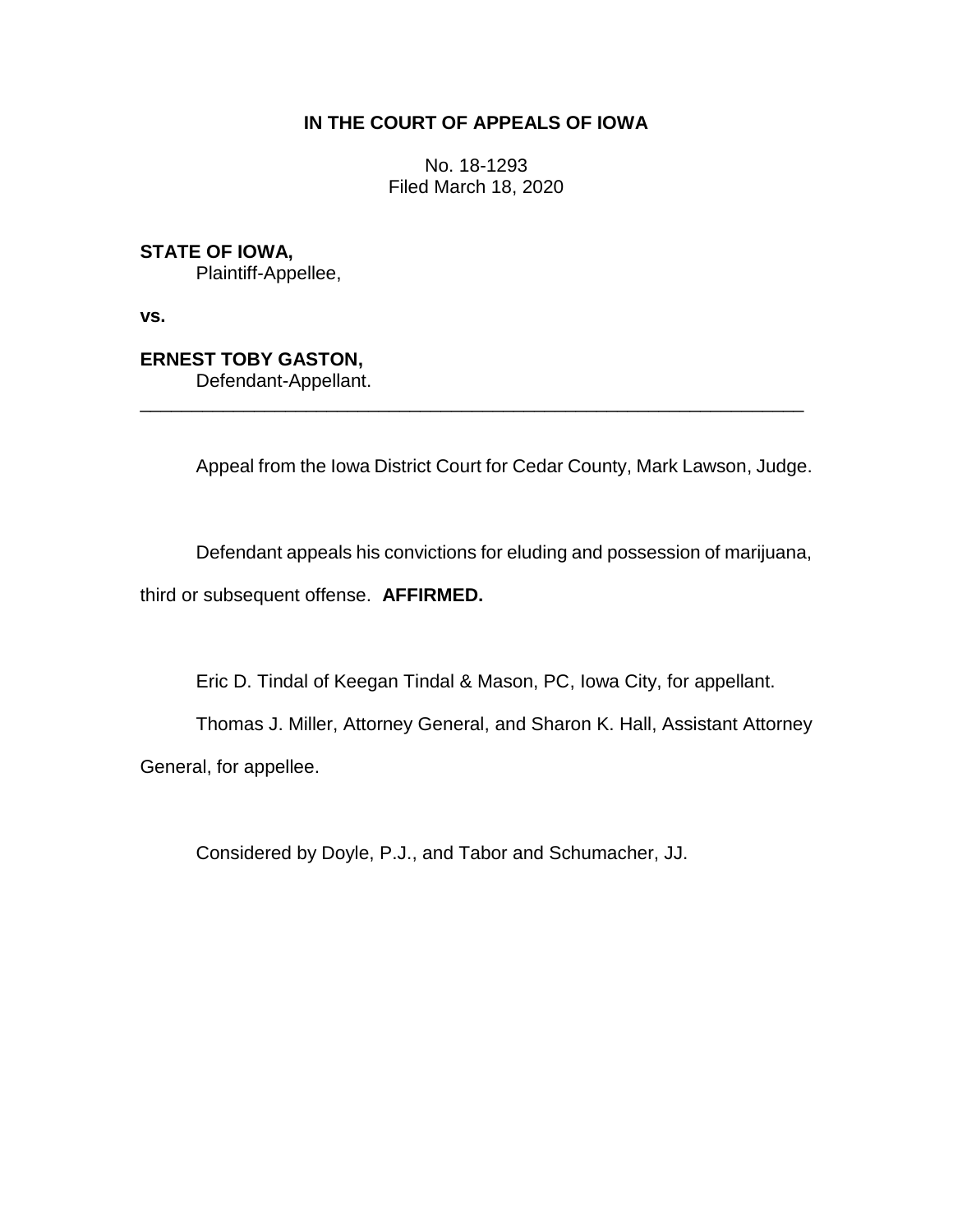#### **SCHUMACHER, Judge.**

Ernest Gaston appeals his convictions for eluding and possession of marijuana, third or subsequent offense. Gaston claims it was error for the court to proceed with his pleas of guilty until his competency had been determined. We find no error in the trial court accepting the pleas, and we affirm Gaston's convictions.

## **I. Background Facts & Proceedings**

According to the minutes of testimony, on March 27, 2018, a State trooper observed a red Jeep Grand Cherokee driving seventy-four miles per hour in a sixty-five-mile-per-hour zone on Interstate 80. The trooper activated his emergency lights, but the Jeep accelerated, so the trooper turned on his siren and pursued the Jeep. The Jeep traveled at speeds up to 110 miles per hour. Eventually the trooper got in front of the Jeep while another trooper got behind it, and they forced the Jeep to pull over onto the shoulder of the road.

The driver of the Jeep, Gaston, was placed under arrest. During a search incident to arrest, officers found a small baggie of marijuana in the pocket of Gaston's jeans. The Jeep had a strong odor of marijuana, and Gaston admitted smoking marijuana. Gaston's driver's license was barred at the time due to his status as a habitual offender.

Gaston was charged with Count I, eluding, in violation of Iowa Code section 321.279(3) (2018); Count II, operating a motor vehicle while barred, in violation of section 321.561; and Count III, possession of marijuana, third or subsequent offense, in violation of section 124.401(5).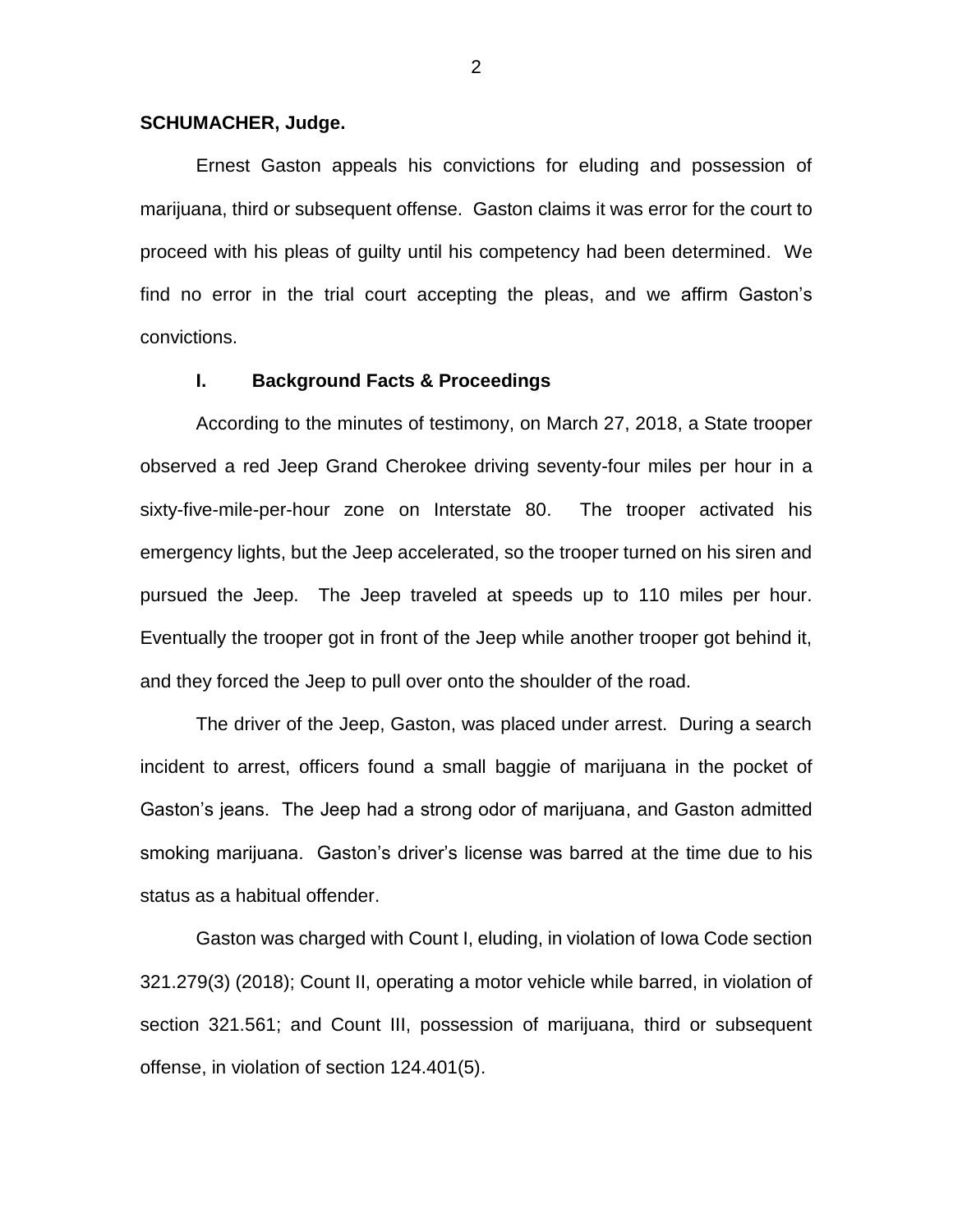Gaston entered into a plea agreement in which he agreed to plead guilty to Counts I and III. The State agreed to dismiss Count II and recommend concurrent sentences. At the guilty plea proceeding, Gaston stated he was driving on the interstate and "kept going" when the trooper had his lights and siren activated. He stated he was in possession of marijuana at the time, which was in leaf form and in a baggy. Gaston stated he knew the substance was marijuana. He admitted to prior convictions for possession of crack cocaine and possession of marijuana. The court accepted Gaston's guilty plea.

Prior to sentencing, the court received a presentence investigation report (PSI), which noted, "Mr. Gaston reported he was diagnosed with a learning disability as a child and received education assistance throughout his educational years." Gaston dropped out of school after the tenth grade and was unable to obtain a GED. He receives Social Security disability benefits. The PSI stated, "Mr. Gaston is unable to manage his finances and his common-law wife . . . is his payee."

At the sentencing hearing, the State recommended Gaston receive five years on each count, to be served concurrently. Gaston asked for a deferred judgment. His attorney stated Gaston received disability benefits "for learning disabilities or a mental health impairment." Gaston stated:

I would like to apologize to my family, to the Court and to the community for my actions due to my drug addiction which has led me to many turmoil years in life, Your Honor. And if granted—and if not granted any reprieve, Your Honor, I would use this time to better myself so that I can be a better person, father, son for the community and for my family.

3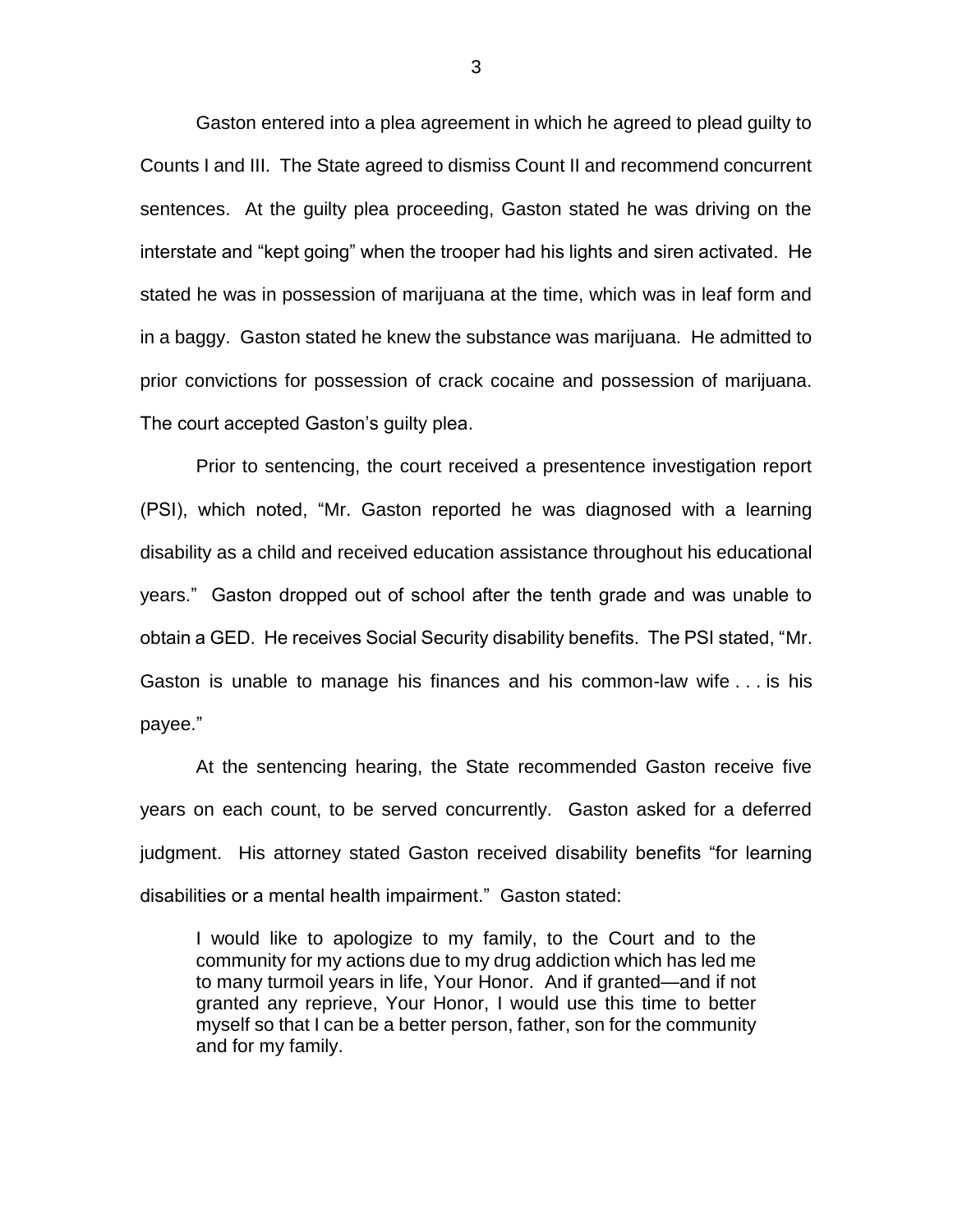Gaston was sentenced to a term of imprisonment not to exceed five years on each count, to be served concurrently. He appeals.

#### **II. Standard of Review**

Competency issues are reviewed de novo. *State v. Einfeldt*, 914 N.W.2d 773, 778 (Iowa 2018).

## **III. Discussion**

 $\overline{a}$ 

In general, "[i]f the defendant fails to file a motion in arrest of judgment after the court has informed the defendant of his or her obligation to do so, he or she cannot directly appeal from the guilty plea." *State v. Weitzel*, 905 N.W.2d 397, 401 (Iowa 2017); *see also* Iowa R. Crim. P. 2.24(3)(a). A defendant is not precluded, however, from challenging a guilty plea "under a claim of ineffective assistance of counsel." *State v. Rodriguez*, 804 N.W.2d 844, 848 (Iowa 2011). This is because a claim of ineffective assistance of counsel is "an exception to our normal rules of error preservation." *Id.*

The district court adequately informed Gaston of his obligation to file a motion in arrest of judgment if he wanted to challenge his guilty plea. Gaston in passing mentions ineffective assistance of counsel only in the standard-of-review or preservation of error portion of his appellate brief. Gaston does not argue he received ineffective assistance of counsel because defense counsel did not file a motion in arrest of judgment to challenge his guilty plea.<sup>1</sup> See State v. Straw, 709

<sup>&</sup>lt;sup>1</sup> We decline to reach the merits of an ineffective-assistance-of-counsel argument because to do so "would require us to assume a partisan role and undertake the appellant's research and advocacy. This role is one we refuse to assume." *See Inghram v. Dairyland Mut. Ins. Co.*, 215 N.W.2d 239, 240 (Iowa 1974).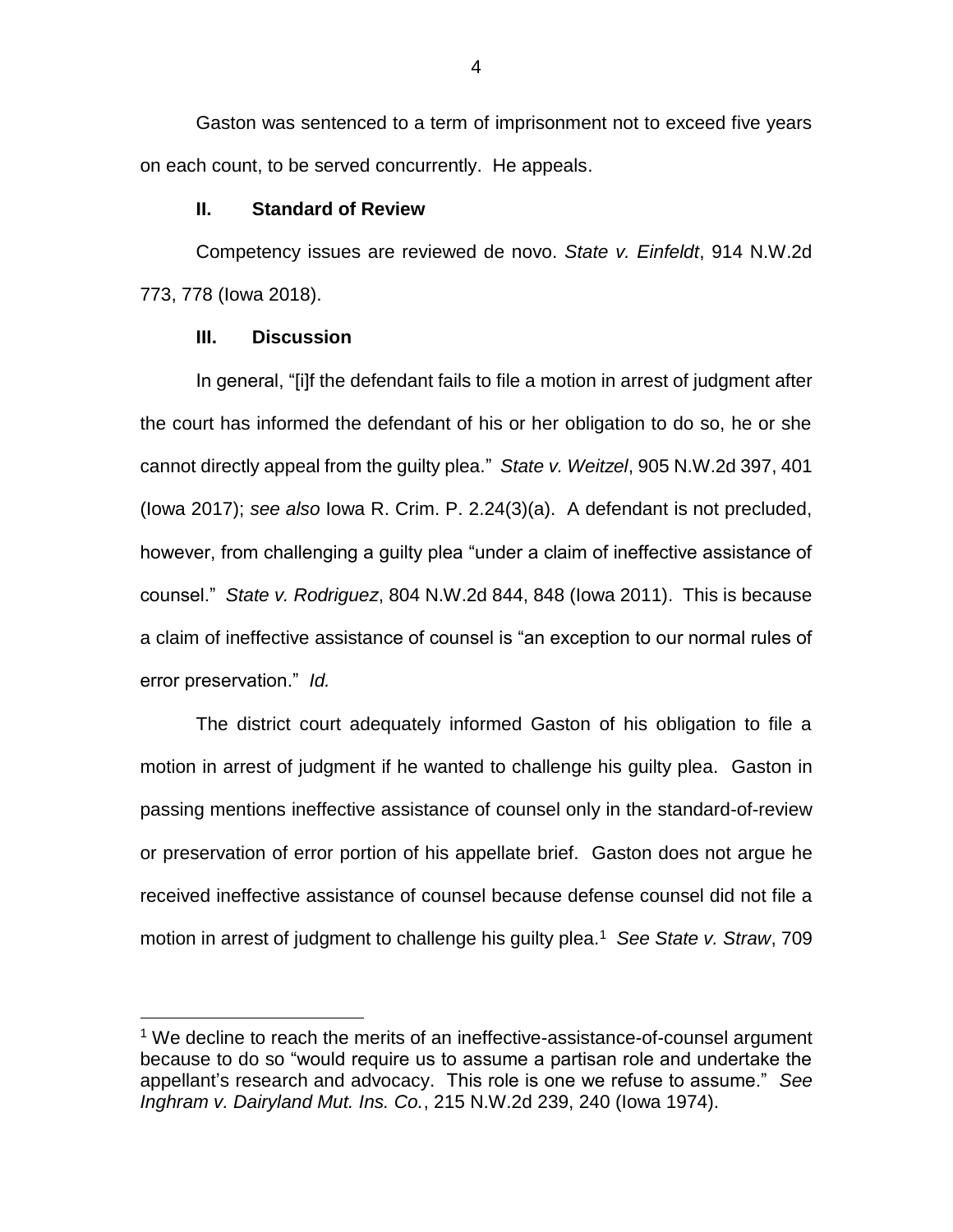N.W.2d 128, 140 (Iowa 2006) (noting there is an exception when the failure to file

a motion in arrest of judgment is the result of ineffective assistance of counsel).

Rather, Gaston argues the district court should have held a hearing to determine if he was competent to enter a guilty plea. Iowa Code section 812.3(1) provides, in part:

If at any stage of a criminal proceeding the defendant or the defendant's attorney, upon application to the court, alleges specific facts showing that the defendant is suffering from a mental disorder which prevents the defendant from appreciating the charge, understanding the proceedings, or assisting effectively in the defense, the court shall suspend further proceedings and determine if probable cause exists to sustain the allegations. The applicant has the burden of establishing probable cause.

The court may raise the issue of competency on its own motion. Iowa Code § 812.3(1).

"A guilty plea proceeding is a 'stage of a criminal proceeding' for purposes of section 812.3." *State v. Kempf*, 282 N.W.2d 704, 707 (Iowa 1979). "Probable cause exists for a competency hearing when a reasonable person would believe that there is a substantial question of the defendant's competency." *Einfeldt*, 914 N.W.2d at 779. "The relevant considerations include (1) the defendant's apparent irrational behavior, (2) any other demeanor that suggests a competency problem, and (3) any prior medical opinion of which the trial court is aware." *State v. Mann*, 512 N.W.2d 528, 531 (Iowa 1994). We presume a defendant is competent to stand trial and the defendant has the burden to prove he was not competent. *Id.*

We only consider those factors known to the court at the time of the guilty plea hearing. *State v. Walton*, 228 N.W.2d 21, 23 (Iowa 1975) ("Our task . . . is to examine all the circumstances before [the] trial court to determine if at the time his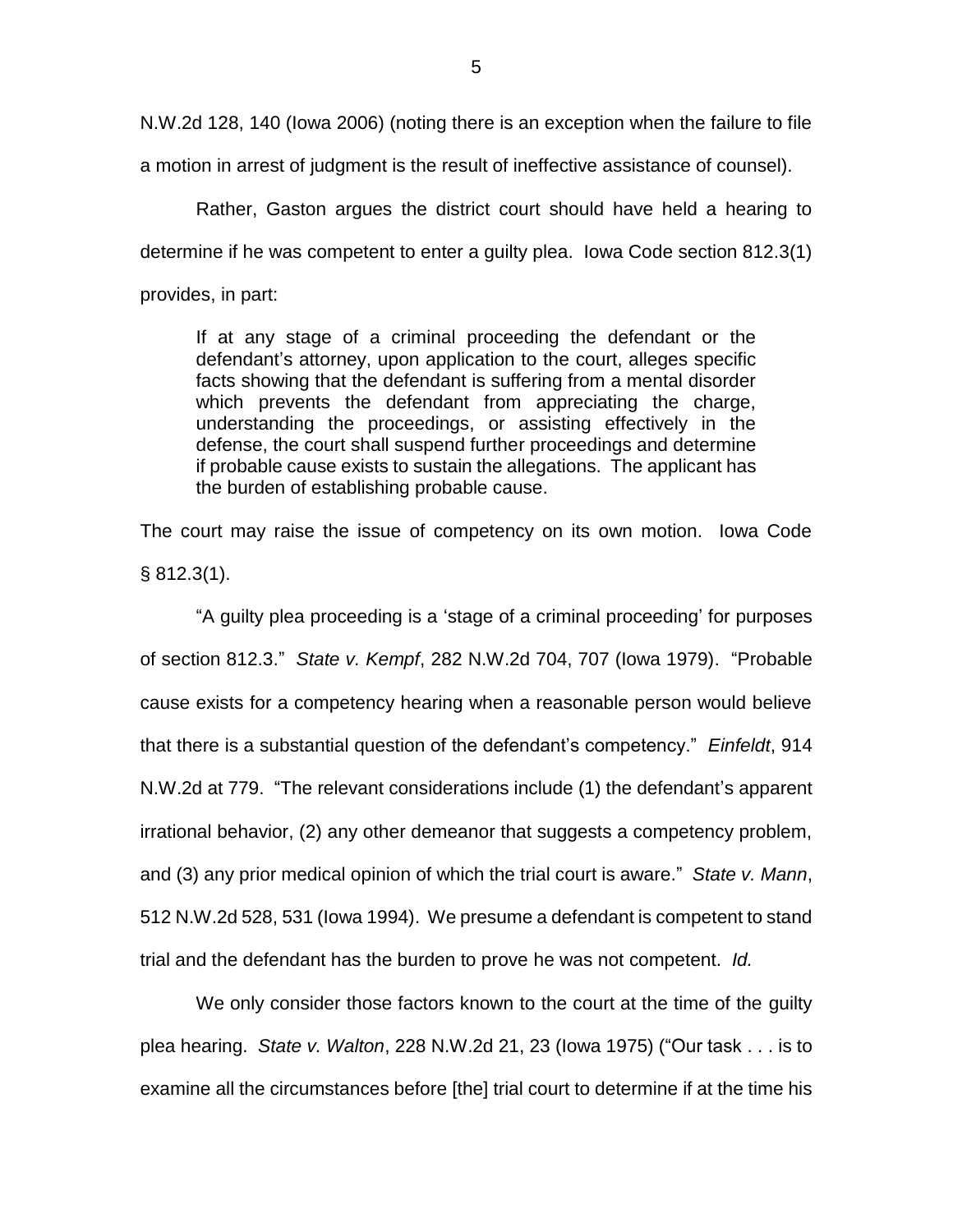plea was accepted there existed an unresolved reasonable doubt as to defendant's competence to plead guilty."); *see also State v. Jasper*, No. 16-2039, 2017 WL 6513603, at \*3 (Iowa Ct. App. Dec. 20, 2017) ("But we only consider factors known by the court at the time of the plea colloquy."). Therefore, we do not consider the information in the PSI that Gaston claims shows he was not competent to plead guilty, as the district court did not have the PSI at the time of the plea colloquy.

During the plea colloquy, Gaston stated he went to eleventh grade but did not have a GED or high school diploma. He denied having "any difficulty reading, writing, or understanding the English language." He denied being under the influence of any medications, drugs, or alcohol at the time of the hearing. Gaston initially denied having any other pending charges but after discussion with his attorney stated he did have charges in other counties.

Gaston was able to provide a factual basis for his guilty plea. He stated he had been driving a Jeep Cherokee on the interstate and "[he] kept going" when an officer with his lights and siren activated followed him. He stated at the time he was in possession of marijuana. Gaston stated the marijuana was in a baggy and was in leaf form, and "[i]t was in [his] pocket." When asked about a prior conviction from 2004, Gaston stated, "I don't remember, but yeah." He agreed the State could prove the conviction from the record. Gaston remembered a second conviction from 2017.

After a thorough and detailed colloquy, the district court found there was an adequate factual basis for the plea and stated, "[T]he defendant is aware of his rights and voluntarily waives them, that he understands the nature of the charges and the consequences of a plea of guilty to those charges."

6